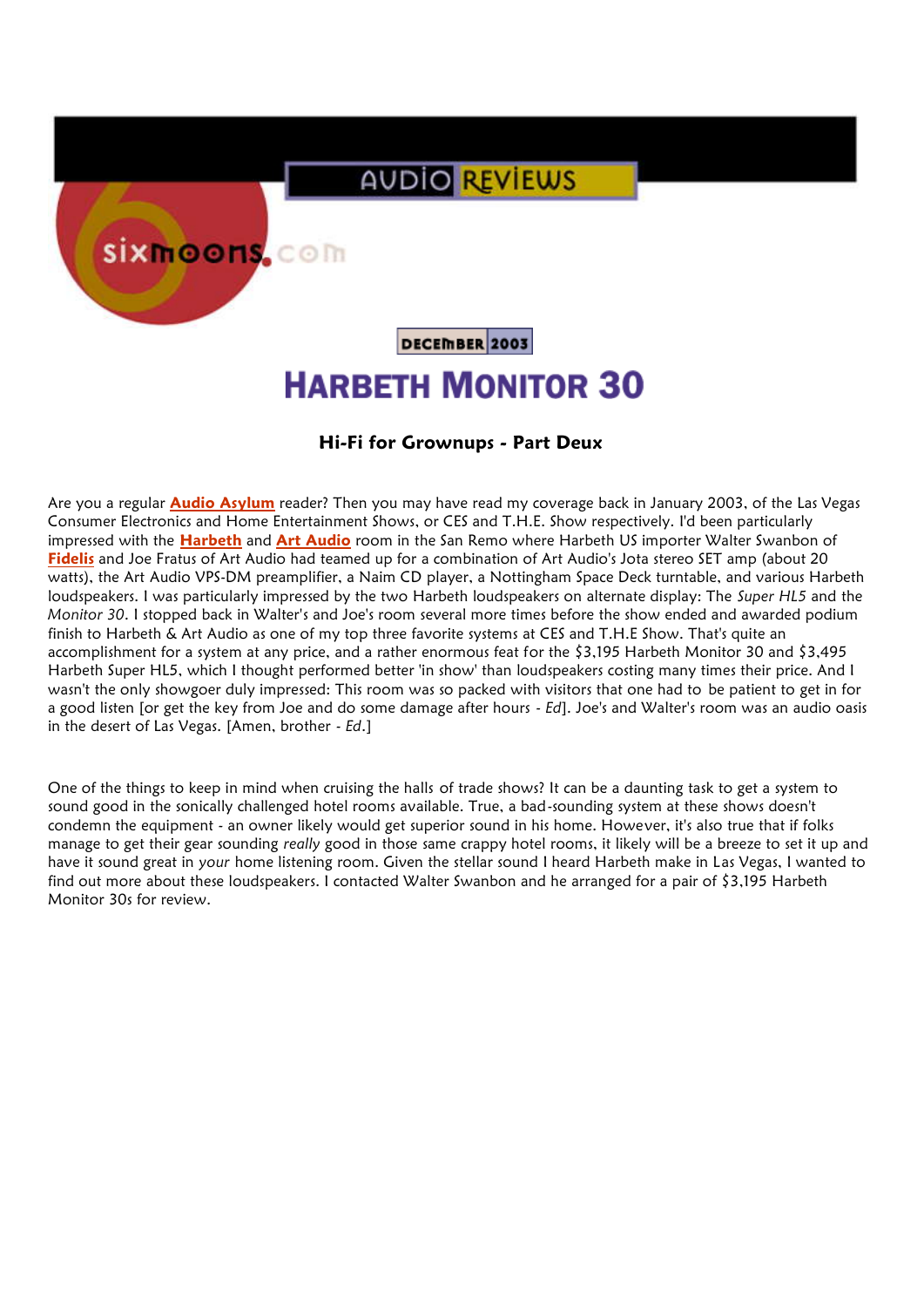

For those of you not familiar with Harbeth, they've been around for over 25 years, quietly but prolifically making loudspeakers in the BBC tradition at their headquarters in Lindfield, England. Harbeth builds loudspeakers for professional monitoring applications as well as home HiFi use. The Monitor 30 reviewed is part of the home HiFi series and a wood- veneered version of the Mastering Series pro monitoring speakers. The Monitor 30 is a ported two -way with the same RADIAL™ woofer and SEAS Excel tweeter as the top-line Monitor 40. The 30's cabinet measures 10.7/8 x 10.7/8 x 18 inches W x D x H and needs to be stand-mounted to put the tweeter at ear level in the listening position. Walter handily provided a pair of the superb \$500 Atlantis Reference 24XL speaker stands, too. The Atlantis stands are of very sturdy metal construction and worked perfectly to elevate the tweeters at ear height in my somewhat taller than usual listening seat. The 24XLs are made from high-carbon steel and use four 3x3 inch pillars that can be shot or sand-filled to reduce resonances. They arrive with spikes to secure stands to floor after you've got the in -room speaker positioning sorted out.

I ended up evaluating the Harbeth Monitor 30s in two amplification contexts,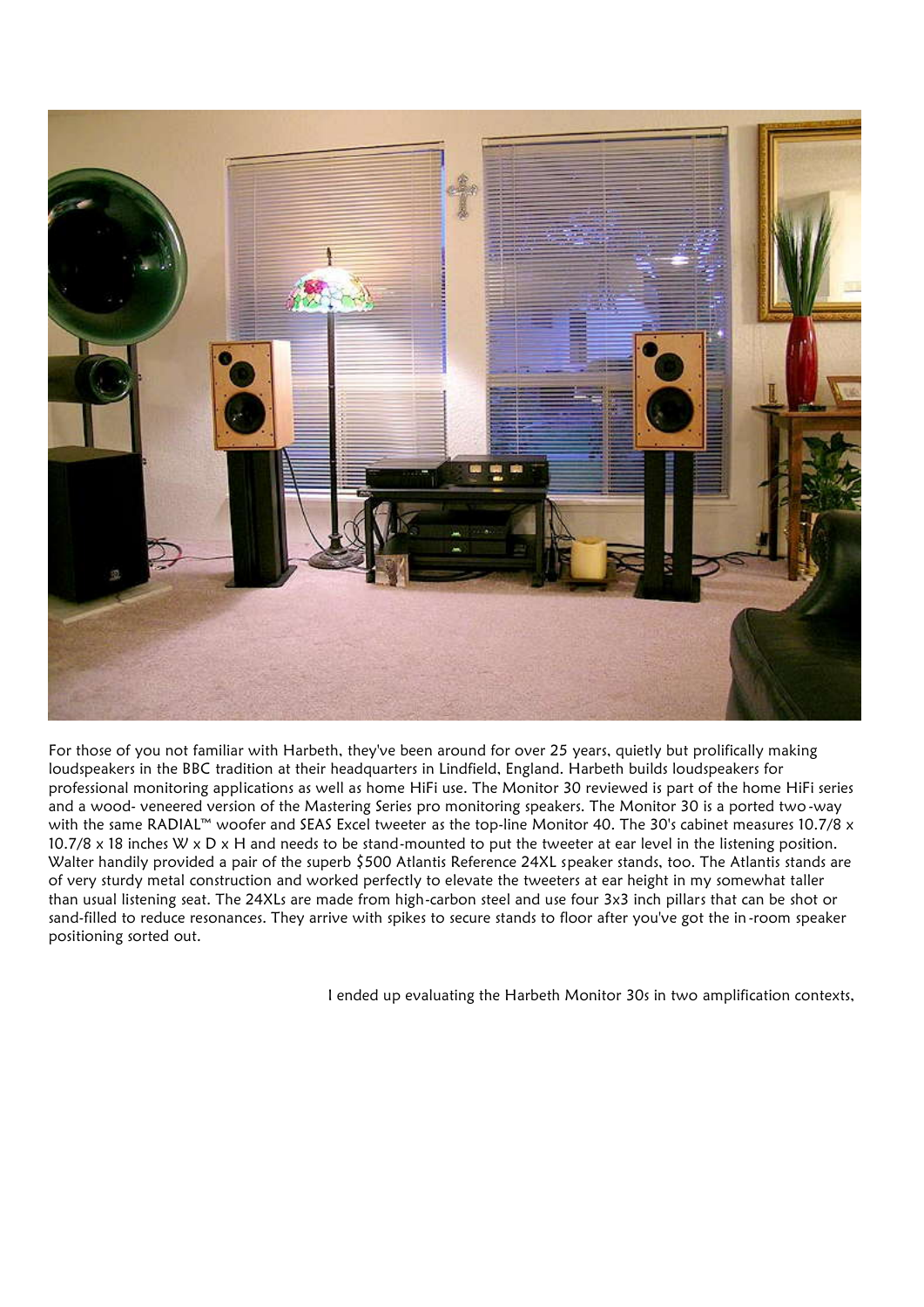

with originally just planning on the Naim NAC 112/NAP 150 pre/power combo (\$1,250 + \$1,550) which I just **reviewed** and which you should rightly consider Part I of the Harbeth review. However, in a wild-hair moment, I also hooked up my 3-watt Fi 2A3 SET monos (\$2,950/pr) with the \$5,200 Tom Evans Design Vibe preamplifier. Normally, I am too sane to even think of hooking up a 3-watt micro-power SET to an 85dB (in)sensitive loudspeaker, telegraphing to one and all a rather absurdly mismatched pairing. Alas, with the words of Déjà Vu Audio's intrepid Vu Hoang echoing with remonstration in my memory -- "You just never know until you try whether a SET-speaker combination will work or not; and the results may sometimes surprise you" -- I felt compelled to give it a try. Guess what? The Fis and Harbeths worked fine together. But more on that in a minute. First, let me mention the same source components used on either setup: A Meridian 508.20 CD player both in stand alone mode and as transport for the mighty Audio Logic 2400 vacuum tube DAC; and the impressive Magnum Dynalab MD-90 Triode FM tuner from Canada still in for review. Ok, let's start talking 3-watt absurdity wired together with Cardas Golden Reference interconnects and speaker cables. I really thought hard about whether I should even report on my results. It seems a rather grotesque proposition altogether. That is, until you listen to it, at which point you say "Wow, that really sounds good", which was *exactly* the dumbfounded reaction of visiting TAS writer Stephæn Harrell.

But be forewarned: My present listening room is of moderate size, and Stephæn and I both tend to listen at lower volume levels than many. Our average listening levels during his visit were in the mid-70dB range, something with which I am perfectly content. However, if you listen a lot louder than that, look for an amplifier like the Naim, with more muscle.

Do you have a favorite classical performance? One of mine is *The Royal Ballet Gala Performances* under Ernest Ansermet [Classic LDSCD 6065] laden with grand old chestnuts: "The Nutcracker Suite Op. 71a"; "La Boutique Fantastique"; "Coppélia"; "Giselle"; "Swan Lake"; THE ROYAL BALLET "Carnaval"; "The Sleeping Beauty"; "Opus 66a"; and "Les Sylphides". There isn't a clunker on this two disc set. Take Tchaikovsky's great "Nutcracker" ballet: About a minute and a half into it, there's an electrifying contribution from the strings that sweeps from right to left across the soundstage. That little number is repeated numerous times throughout the piece and never fails to raise goose bumps. It's the musical equivalent of an adrenaline rush - swoosh! The Harbeths capture the tone of strings in exemplary fashion, with just the right amount of rosiny texture to make recordings life-like in the musical sense. And that's a treat. No steely and wiry strings here, these are the real deal. Classical lovers take note: You'll be hard-pressed to find better string tone anywhere.





The Monitor 30s pass on the full thrill of a performance with a musically natural level of resolution. However, listen closely and you'll notice that they don't resolve the last little bit of detail, air and space which I know the Fi-Vibe combo to be capable of. This doesn't impact the musical message and actually makes long listening sessions both relaxing and refreshing. Case in point - as I was working on the review draft, I had put on Chris Smither's *Train Home* [Hightone Records HCD 8158] and played it through three times before coming up for air. I didn't even think about friggin' sound or equipment once that entire time. I was just grooving to Chris singing and playing his Collings acoustic guitar, oblivious to sound and equipment which, in the end, is one of the greatest compliments you can bestow on any loudspeaker. I was focused on Chris' guitar playing and the meaning of his lyrics, thinking about how much I like his take on life's absurdities, how well he communicates that in his music.